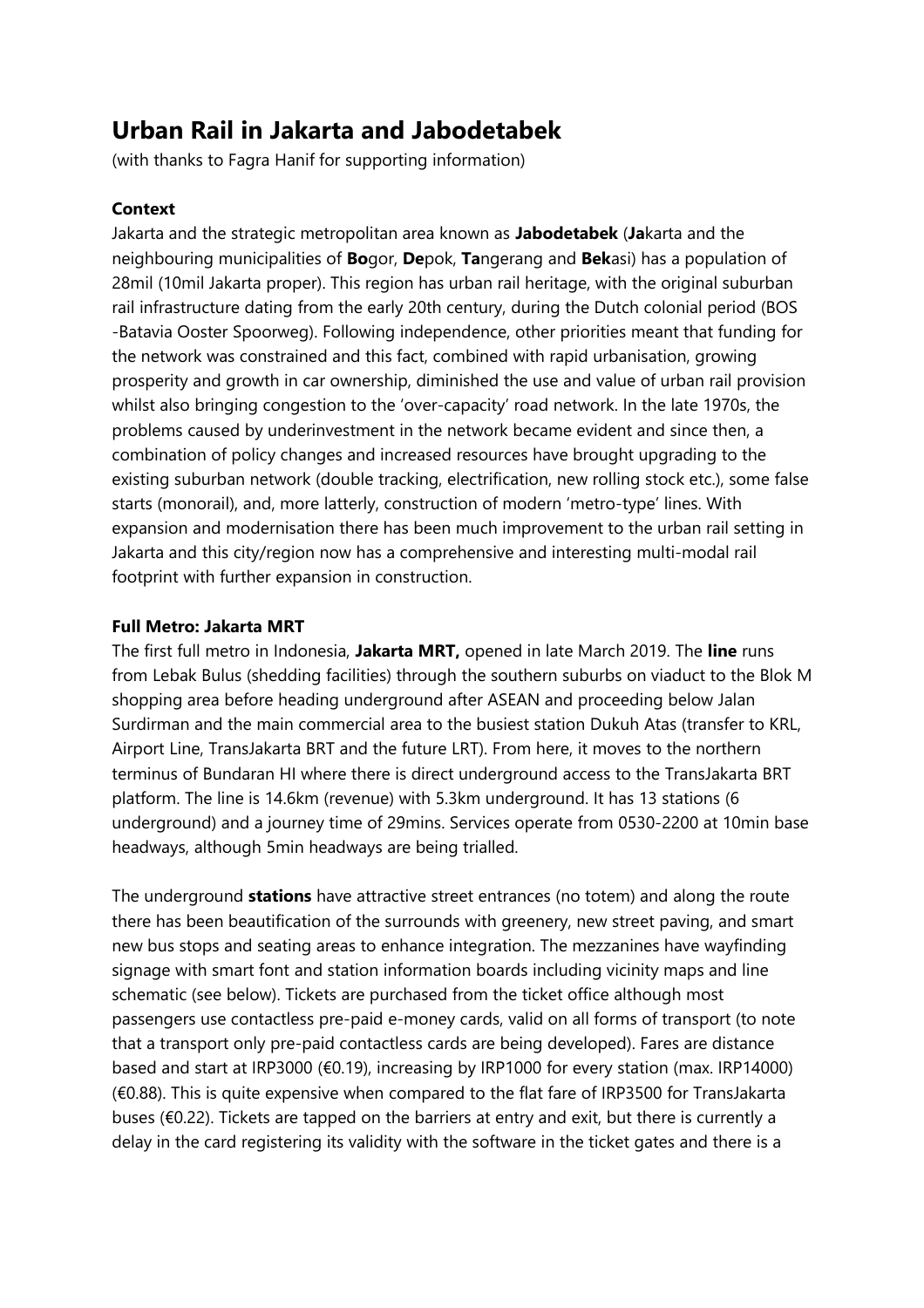time lag of approx. 3secs between tapping and gates opening. At busy periods, this causes quite a tailback at the gates.

The stations are clean and have pale cream tiling and good luminosity, making the mezzanine very bright. Escalators/stairs lead to the island platforms that have full screens, topped by a dark blue panel on which the thin red strip map is exhibited. Platforms also have RTI showing next train arrival, different floor tile patterns and platform information boards. Again, these show a strip map in vertical form with red on dark blue, colours that make the line maps quite difficult to read. There is also a schematic route map showing the different zones of Jakarta (centred on Kota) and so the Metro line is placed in the bottom left hand corner. Whilst this is geographically accurate, it is not pleasing on the eye.

In general, the underground stations are similar and there is little in terms of distinctive design, although the stations are dominated by advertising on pillars and screens that brings colour to the surroundings. The elevated stations continue this bright but unsophisticated theme. These stations are large with impressive canopies over the side platforms which have half screens, information boards and RTI, whilst the mezzanine below is spacious and shiny. Blok M is probably the pick of the elevated stations as it has two island platforms with the exterior lines used for normal operations and the central single line utilised for the occasional terminating/northbound train.

The Nippon Sharyo **stock** operates in six car sets and uses overhead supply, running on 1067 gauge. The trains have heavy manual doors separating each carriage and currently do not offer women only sections, although this is to be implemented during peak periods. The exterior is metallic and blue with a black frontage, although several of the rakes have advertising skins. The interior is spacious, with good width and height and light blue lateral seating. There is no line map on the trains but there is a dynamic LCD information board above the doors. This carries a strip of the next three stations. It is unnecessarily small and I am not sure why, with a dynamic information option, they would offer such limited information on such a small scale. There are also audio announcements in Bahasa and English. Train interiors continue the 'heavy' advertising approach as seen in stations. There is no hard copy information and, in several ways, information provision and brand has not been particularly well executed with the schematic/line maps/wayfinding having flaws. But in a way, this speaks to Indonesian culture which stresses the importance of 'asking' rather than relying on information.

## **Light Metro: Jakarta LRT/Jabodetabek LRT**

Two light metros are being constructed within the region although both are branded as 'LRT'. The systems are separately owned (Jakarta Municipal Government and National Government respectively) and it remains unclear as to how these systems might physically integrate.

The **Jakarta LRT** is smaller and opened in June 2019, almost one year after its planned opening for the 2018 Asian Games, its delay causing much persiflage in media and political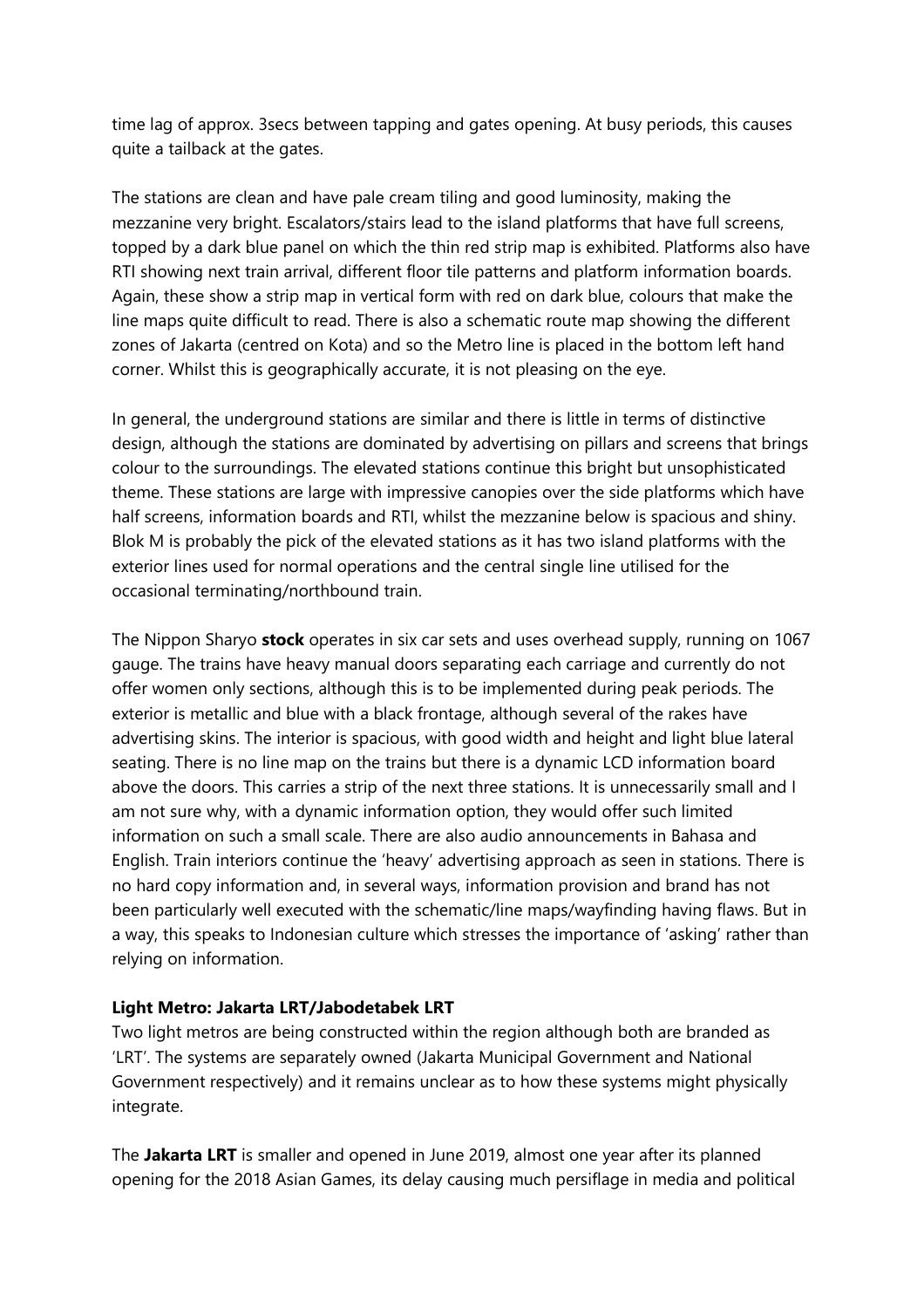circles. This line is located in the east of the city around Kelapa Gading and is an elevated 5.8km line using standard gauge and third rail power. The route runs on viaduct from a large shopping complex above Raya Boulevard/Jl Putih Raya to the Velodrome complex used for the Asian Games. There are connections with TransJakarta services at Pulomas (short walk along the street) and Velodrome (access via skybridge). The line operates from 0530-2230 with 10min base headways and, although services are currently free, a flat fare of IRP5000 is likely. Stations are quite tasteful, with prominent street entrances leading to the ticket/platform level. This has a ticket office, ticket machine, and barriers leading directly to the platforms. Walls have different coloured designs, but the overall scheme is of a pale grey (there are no information boards/maps) and there are glass panels separating paid and nonpaid areas. Wayfinding is stylish but limited. The side platforms are long – built for 6-car sets – and have platform screens and RTI, together with the multiple support struts to support the roof. These are not open areas but can be narrow and appear quite cluttered with lifts, panels, offices and stairs. The platform ends have angled stairs/escalators to the cross platform bridge which affords nice views of the line, although you do have to double-back on yourself to get to exit/platform position, often through narrow passageways. The roof designs are nice and are different at each station but maintain the pale grey theme.

The Rotem stock is in 2-car form and stops at the forward end of the platform in each direction. It has a white, red and brown exterior and the interior has side seating, a dynamic RTI screen and a cleaning crew. There is audio information in Bahasa and English. The current service appears to be used by curious Jakartans, and is very busy. Although only short, and not connected to other rail provision, it has some nice views and serves a new area of the city.

The **Jabodetabek LRT** is a larger project and is, in part, a reincarnation of the failed Jakarta Monorail project whose initial construction (2004-2008) and subsequent relaunch (2014-16) was plagued by a lack of political and financial commitment. The original support pillars can still be seen on the main avenues of Jakarta and are now used as improvised advertising billboards. Some of these may be used for stabling on the new line in the north of the city. The new system will consist of three lines spanning the Jabodetabek region and will be operated by PT KAI. The initial 43km section (2021/22) will run from Jakarta to Bekasi.

### **Suburban Rail: KRL Commuter Line**

The KRL Commuter network has six **lines** with 183.3km of revenue track hosting 79 stations across Greater Jakarta. Excluding Japan, this is the largest and most intensive suburban rail network in East Asia with a daily ridership of over 1mil. A combination of Japanese aid (in the form of old JR/Tokyo Metro/TOEI/Tokyu stock) and the purchase of second hand Tokyo/Yokohama trains, together with station modernisation and a rebranding of the network, has created an interesting and comprehensive suburban rail system. The core route (Red/Blue Lines) travels from the beautiful 1920s style terminus station at Jakarta Kota in the centre of the old town and travels south for 11km along a raised track bed/viaduct to reach the busy interchange station of Manggarai (see below) where the eastern Bekasi branch (Blue Line) and the west bound loop (Yellow Line) merge - the main service continues south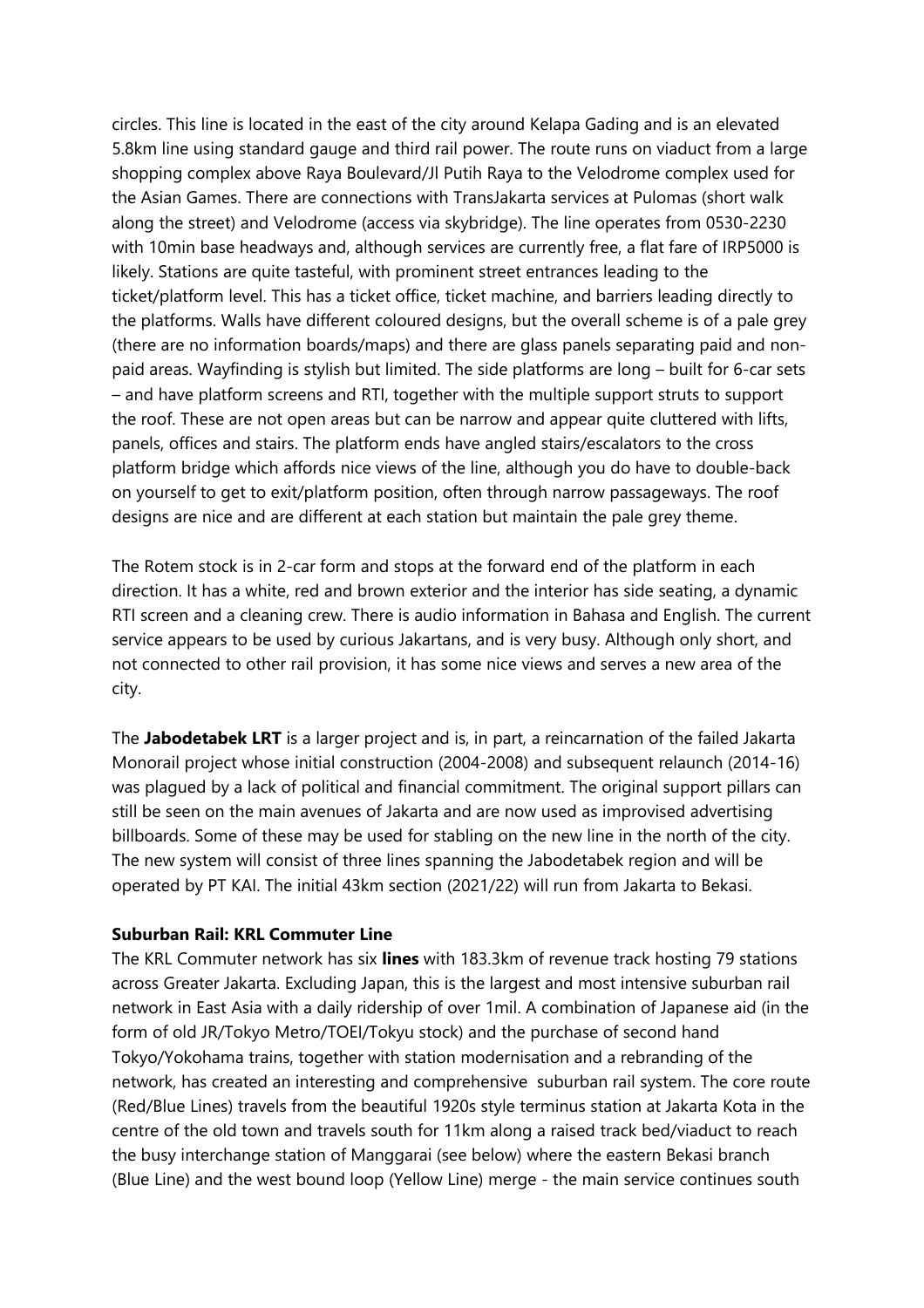to Depok and Bogor. The yellow Line is an important and well used service, heading west from Manngarai and then north along the canals. This is a busy section as the line calls at Sudirman and Karet (new CBD and transfer to Airport Line) and provides transfer at Tanah Abang (Green Line to Maja), and Duri (Brown Line to Tangerang). The Loop then heads east around the port area (bypassing Kota), and then runs south some 2km to the east of the core Red/Blue lines through Rajawali (Pink Line to Tanjung Priok), Pasar Senen (stops northbound only), and to the terminus at Jatinegara. There are level crossings across the system and many of the routes are shared with freight and inter-city trains.

The network uses 1067 gauge and operates from 0400-2330 at 10/15min headways, with higher frequencies on duplicated services toward Bogor. The current network has been consolidated from almost 40 'point to point' routes and so several services short stop to provide higher frequencies on the main central corridors. Most services are electrified, although some DMU operations still run on peripheral lines. The **stock** is a mix of 8, 10 and 12 car stock (women only carriages at each end) with shorter rakes on the lesser lines. The ex-Japanese stock is complimented by some Indonesian INKA/Bombardier trains. The stock has side cushioned seating (very low seats) and strip maps above the doors. There are audio announcements in Bahasa and English and some of the more modern stock is airconditioned. Although quite worn, given its age and usage levels, the stock well maintained and clean and this is in part due to the 'in journey cleaning crew' who roam the carriages mopping the floors and cleaning the panels.

Trains run quite slowly and the track is bumpy in places, but journeys offer great views of the sprawling modern city and the shanties that bound the lines. The **stations** are basic, with entrances hosting ticket offices and machines, schematic wall maps and turnstile barriers. Tickets come in the form of an RFID electric card (IRP10000 deposit) and fares are distance based (IRP3000-13000). Most stations are basic, side platform affairs with corrugated shelters and uneven platform surfaces that are at a lower level than train doors and there is quite a step up to enter/exit. At some stations, the gap is addressed by the use of metal steps at the platform edge. The larger interchange stations are multi-platform facilities and here upgrading and new constructions bring a more modern feel – Manggarai, in particular, will be multi-level (largest station in Indonesia) and, as well as becoming the terminus for most intercity trains (currently Gambir) it will act as the transfer hub for commuter and airport line services. At modernised stations, wayfinding is fine but in general across the system signage can be a little inadequate and there are few station announcements – but it is simply a case of asking – Indonesians are accommodating, helpful and incredibly charming. At larger stations, the system also has an efficient platform transfer system whereby the platform is split in two, with a central section having steps down to rail level and here is located a broad track crossing. Passengers stream across, overlooked by the security teams. Unsurprisingly there is no RTI or hard copy information, but the schematic is widely present on the system and is simple to follow. This is definitely a rail system in a developing country – cleansed modernity is at a premium, but it is comprehensive, charismatic and hugely enjoyable.

### **Airport Railway: Railink**